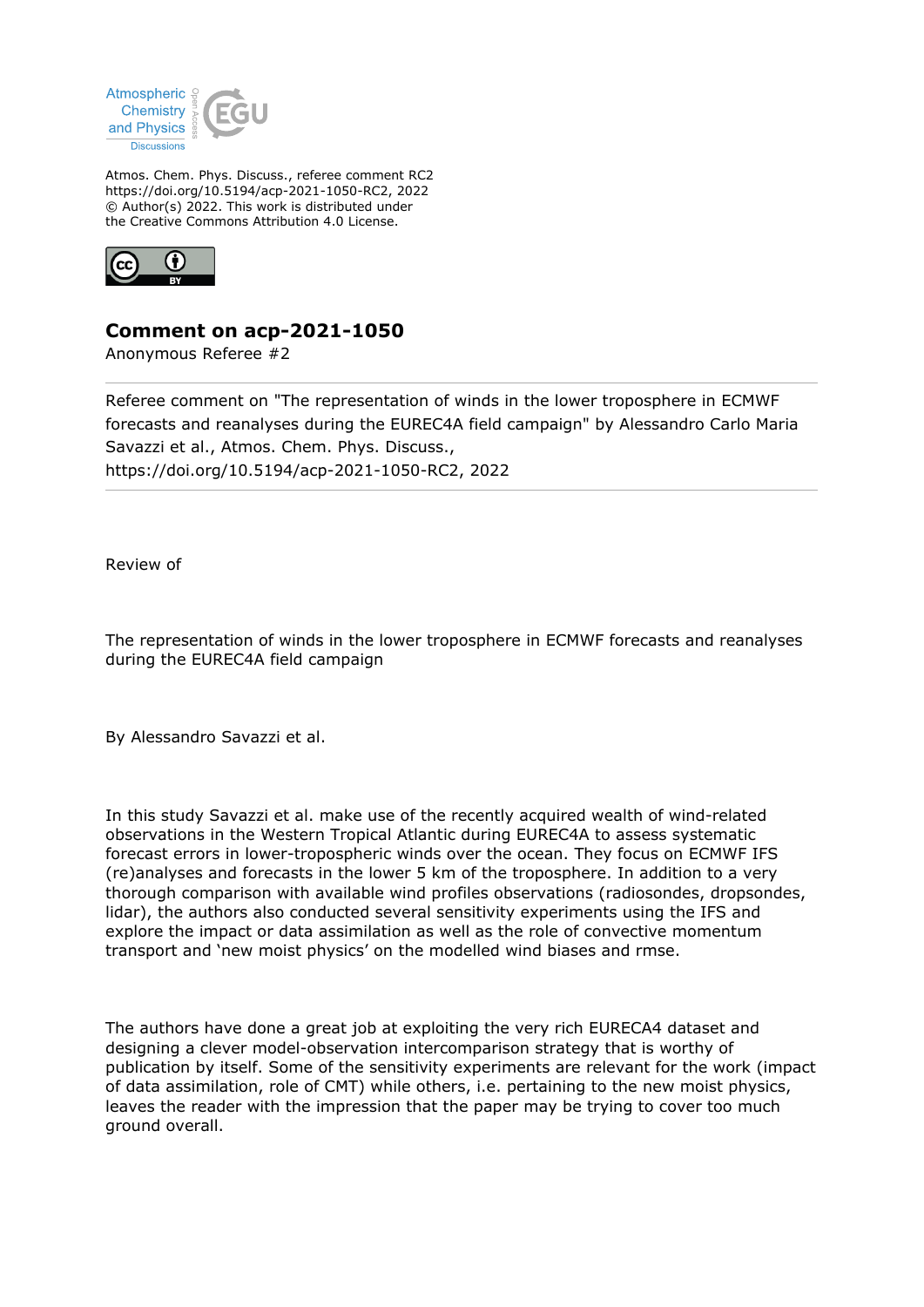Overall, I consider that the paper should be published *in fine*, provided that the authors consider taking into account the suggestions and general comments below.

General comments

1/ The overall quality of the English could be improved by reducing lengthy sentences and repetitions in many parts of the MS. Please try to trim the text to improve the readability. A lot of expressions used are not plain English and should be reworded…

2/ Additional near-surface wind measurements were conducted during EUREC4A, such as ship-borne kite-based observations, or even saildrone measurements… Did you consider including these in your analysis? And if so, why did not you use them in the end?

3/ Can the authors elaborate on the generalization of their results in the abstract and conclusion? And to what extent their results can be representative of other regions of the world?

4/ Why haven't you looked at the vertical component of wind as well? This should be feasible using the drosponde data released from the DLR Falcon 20 while it was performing the circles east of Barbados, using a strategy designed to observationally assess large scale vertical motion in the domain covered by the circle.

5/ Some of the conclusions drawn in the paper, especially the ones pertaining to model physics are based on comparisons of momentum budget modelled and derived from observations. The methodology for the latter is described in a paper that is under preparation, and hence not yet published and not citable… The authors should describe here what is behind the observed tendencies as derived in Nuijens et al., 2021.

6/ The authors discuss the impact of the so-called 'cumulus friction effect' on the modelled wind profiles systematic errors. Can you elaborate on the role of oceanic waves in shaping the lower tropospheric wind profile over the ocean? How is this accounted for in ECMWF' IFS? Is the reported near-surface excessive easterly flow of the IFS (Belmonte Rivas and Stoffelen, 2019) due to friction induced by the sea state?

7/ The rationale behind the sensitivity experiments pertaining to the 'new moist physics' in the paper is no so clear and the conclusion that you draw from them regarding the role of tropical convection on the winds in the Barbados region is over-interpreted… I would suggest to remove it or make it much more consistent than it is now.